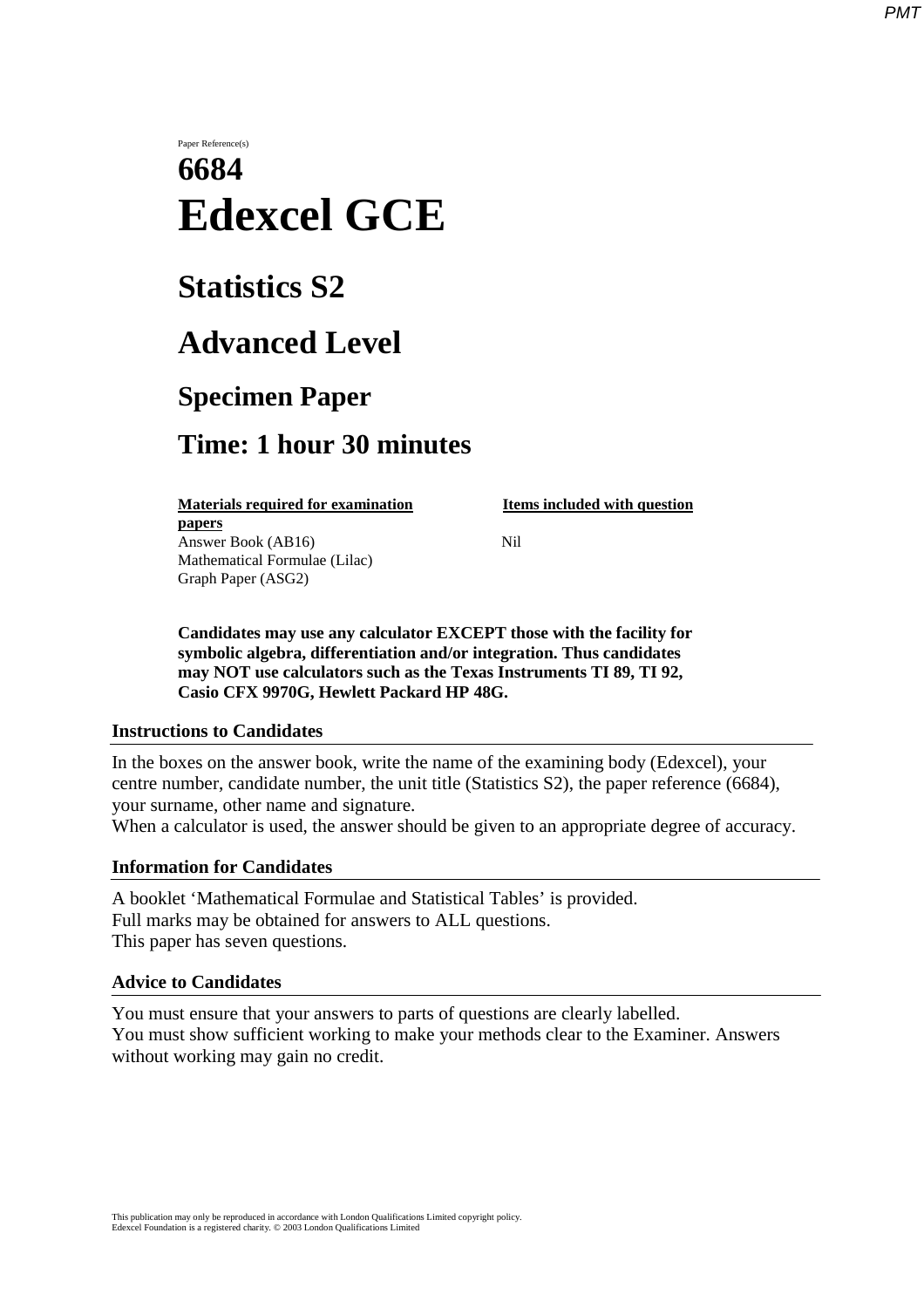| 1.                                                                                                                                                                                                  | A school held a disco for years 9, 10 and 11 which was attended by 500 pupils. The pupils<br>were registered as they entered the disco. The disco organisers were keen to assess the<br>success of the event. They designed a questionnaire to obtain information from those who<br>attended. |  |
|-----------------------------------------------------------------------------------------------------------------------------------------------------------------------------------------------------|-----------------------------------------------------------------------------------------------------------------------------------------------------------------------------------------------------------------------------------------------------------------------------------------------|--|
|                                                                                                                                                                                                     | (a) State one advantage and one disadvantage of using a sample survey rather than a census.<br>(2)                                                                                                                                                                                            |  |
|                                                                                                                                                                                                     | (b) Suggest a suitable sampling frame.<br>(1)                                                                                                                                                                                                                                                 |  |
|                                                                                                                                                                                                     | Identify the sampling units.<br>(c)<br>(1)                                                                                                                                                                                                                                                    |  |
| A piece of string AB has length 12 cm. A child cuts the string at a randomly chosen point $P$ , into<br>2.<br>two pieces. The random variable $X$ represents the length, in cm, of the piece $AP$ . |                                                                                                                                                                                                                                                                                               |  |
|                                                                                                                                                                                                     | (a) Suggest a suitable model for the distribution of $X$ and specify it fully<br>(2)                                                                                                                                                                                                          |  |
|                                                                                                                                                                                                     | Find the cumulative distribution function of X.<br>(b)<br>(4)                                                                                                                                                                                                                                 |  |

| (c) Write down $P(X < 4)$ . |     |
|-----------------------------|-----|
|                             | (1) |

**3.** A manufacturer of chocolates produces 3 times as many soft centred chocolates as hard centred ones.

Assuming that chocolates are randomly distributed within boxes of chocolates, find the probability that in a box containing 20 chocolates there are

| equal numbers of soft centred and hard centred chocolates,<br>(a)               |     |
|---------------------------------------------------------------------------------|-----|
| (b) fewer than 5 hard centred chocolates.                                       | (3) |
| A large box of chocolates contains 100 chocolates.                              | (2) |
| $(c)$ Write down the expected number of hard centred chocolates in a large box. |     |
|                                                                                 |     |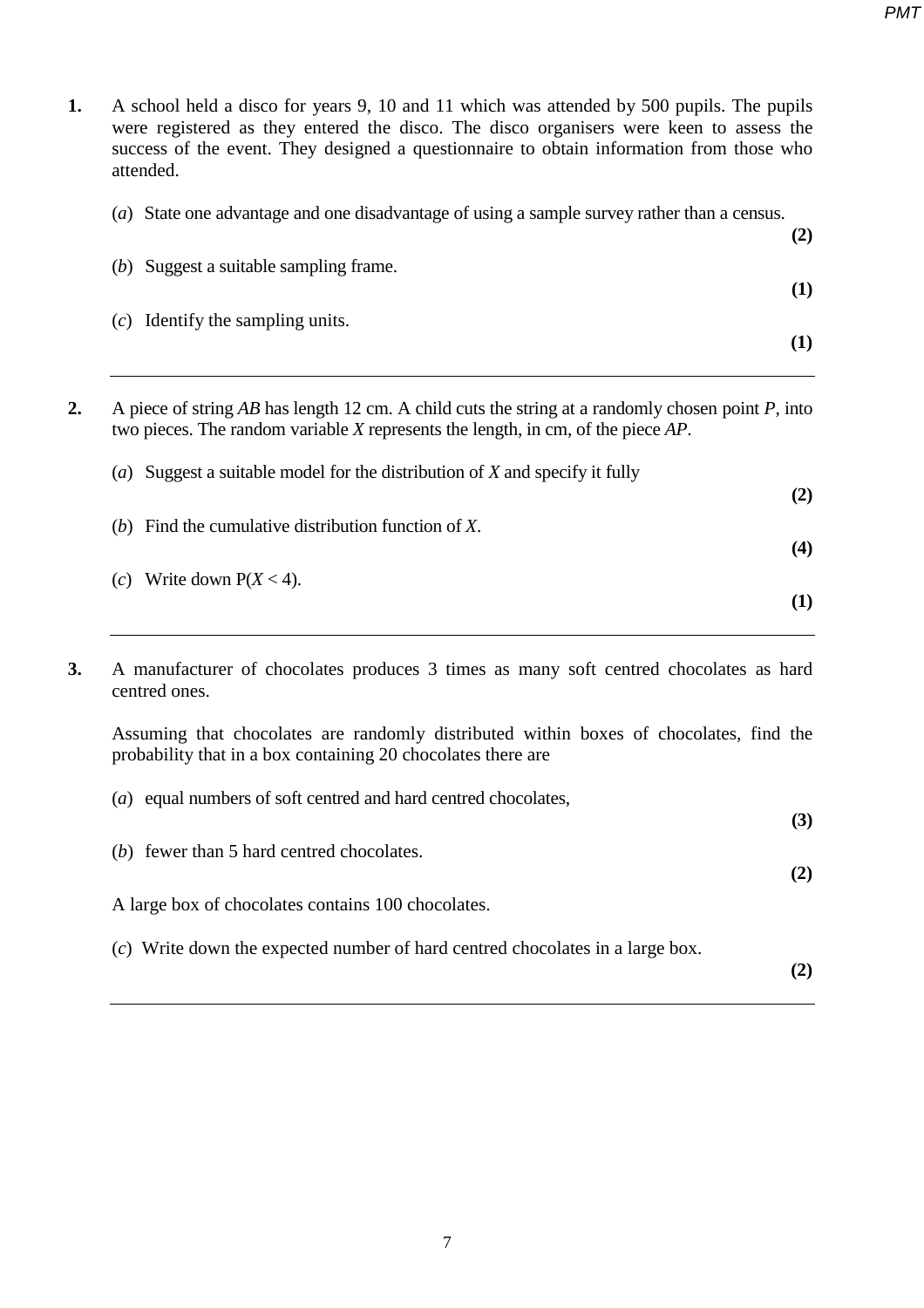- *PMT*
- **4.** A company director monitored the number of errors on each page of typing done by her new secretary and obtained the following results:

| No. of errors          |  |    |    |  |
|------------------------|--|----|----|--|
| No. of pages   37   65 |  | 60 | 49 |  |

- (*a*) Show that the mean number of errors per page in this sample of pages is 2.
- (*b*) Find the variance of the number of errors per page in this sample.
- (*c*) Explain how your answers to parts (*a*) and (*b*) might support the director's belief that the number of errors per page could be modelled by a Poisson distribution.

**(1)**

**(2)**

**(2)**

Some time later the director notices that a 4-page report which the secretary has just typed contains only 3 errors. The director wishes to test whether or not this represents evidence that the number of errors per page made by the secretary is now less than 2.

(*d*) Assuming a Poisson distribution and stating your hypothesis clearly, carry out this test. Use a 5% level of significance.

**(6)**

- **5.** In Manuel's restaurant the probability of a customer asking for a vegetarian meal is 0.30. During one particular day in a random sample of 20 customers at the restaurant 3 ordered a vegetarian meal.
	- (a) Stating your hypotheses clearly, test, at the 5% level of significance, whether or not the proportion of vegetarian meals ordered that day is unusually low.

**(5)**

Manuel's chef believes that the probability of a customer ordering a vegetarian meal is 0.10. The chef proposes to take a random sample of 100 customers to test whether or not there is evidence that the proportion of vegetarian meals ordered is different from 0.10.

(*b*) Stating your hypotheses clearly, use a suitable approximation to find the critical region for this test. The probability for each tail of the region should be as close as possible to 2.5%.

**(6)**

(*c*) State the significance level of this test giving your answer to 2 significant figures.

**(1)**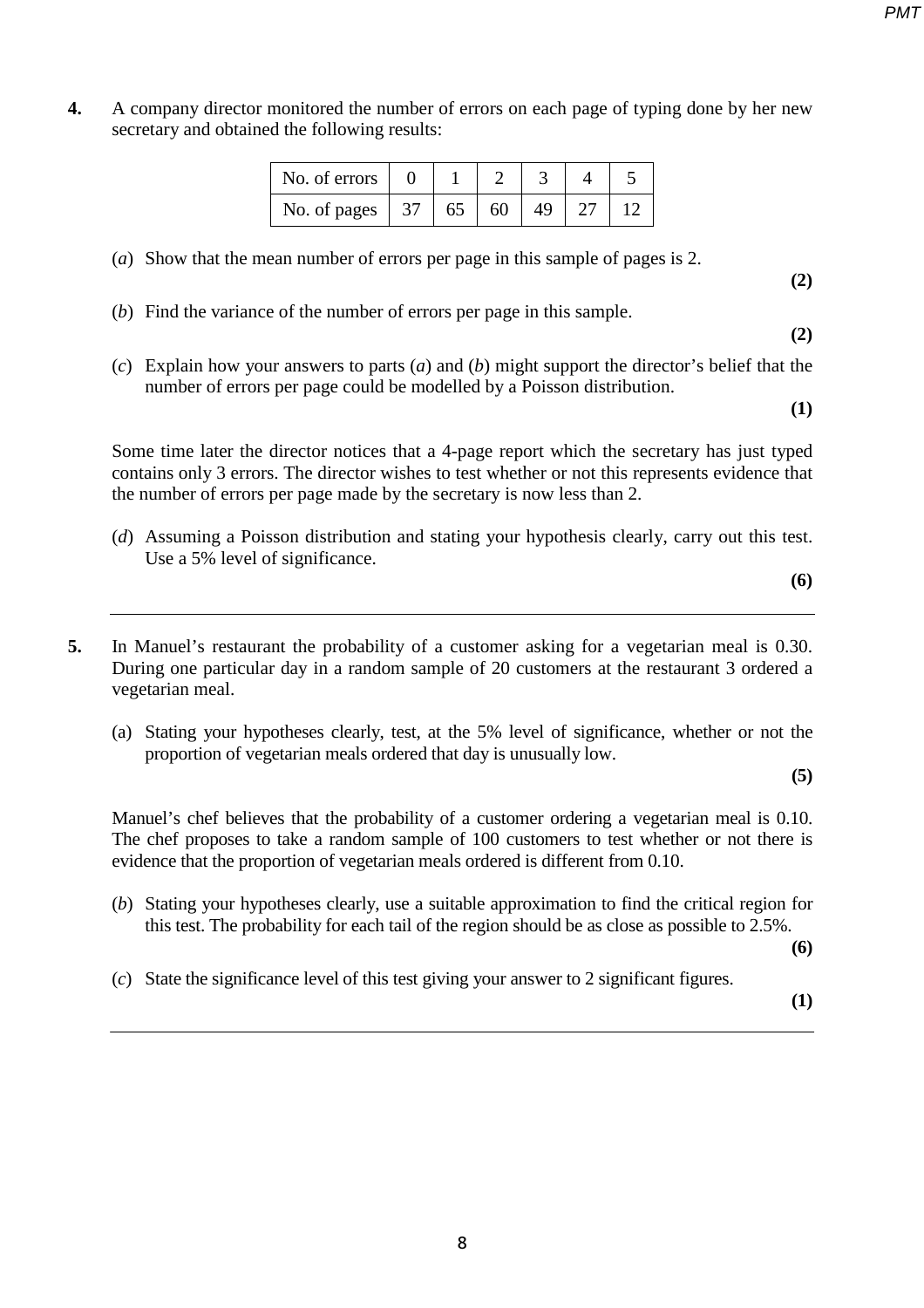*PMT*

| sheep are randomly spread throughout the field.                                                                                   |
|-----------------------------------------------------------------------------------------------------------------------------------|
| Suggest a suitable model for the number of sheep in a square and give a value for any<br>(a)<br>parameter or parameters required. |
| (1)                                                                                                                               |
| Calculate the probability that a randomly selected sample square contains                                                         |
| $(b)$ no sheep,<br>(1)                                                                                                            |
| $(c)$ more than 2 sheep.                                                                                                          |
| (4)                                                                                                                               |
| A sheep dog has been sent into the field to round up the sheep.                                                                   |
| (d) Explain why the model may no longer be applicable.<br>(1)                                                                     |
| In another field, the average number of sheep per square is 20 and the sheep are randomly<br>scattered throughout the field.      |
| Using a suitable approximation, find the probability that a randomly selected square<br>(e)<br>contains fewer than 15 sheep.      |
| (7)                                                                                                                               |
|                                                                                                                                   |

**6.** A biologist is studying the behaviour of sheep in a large field. The field is divided up into a

number of equally sized squares and the average number of sheep per square is 2.25. The